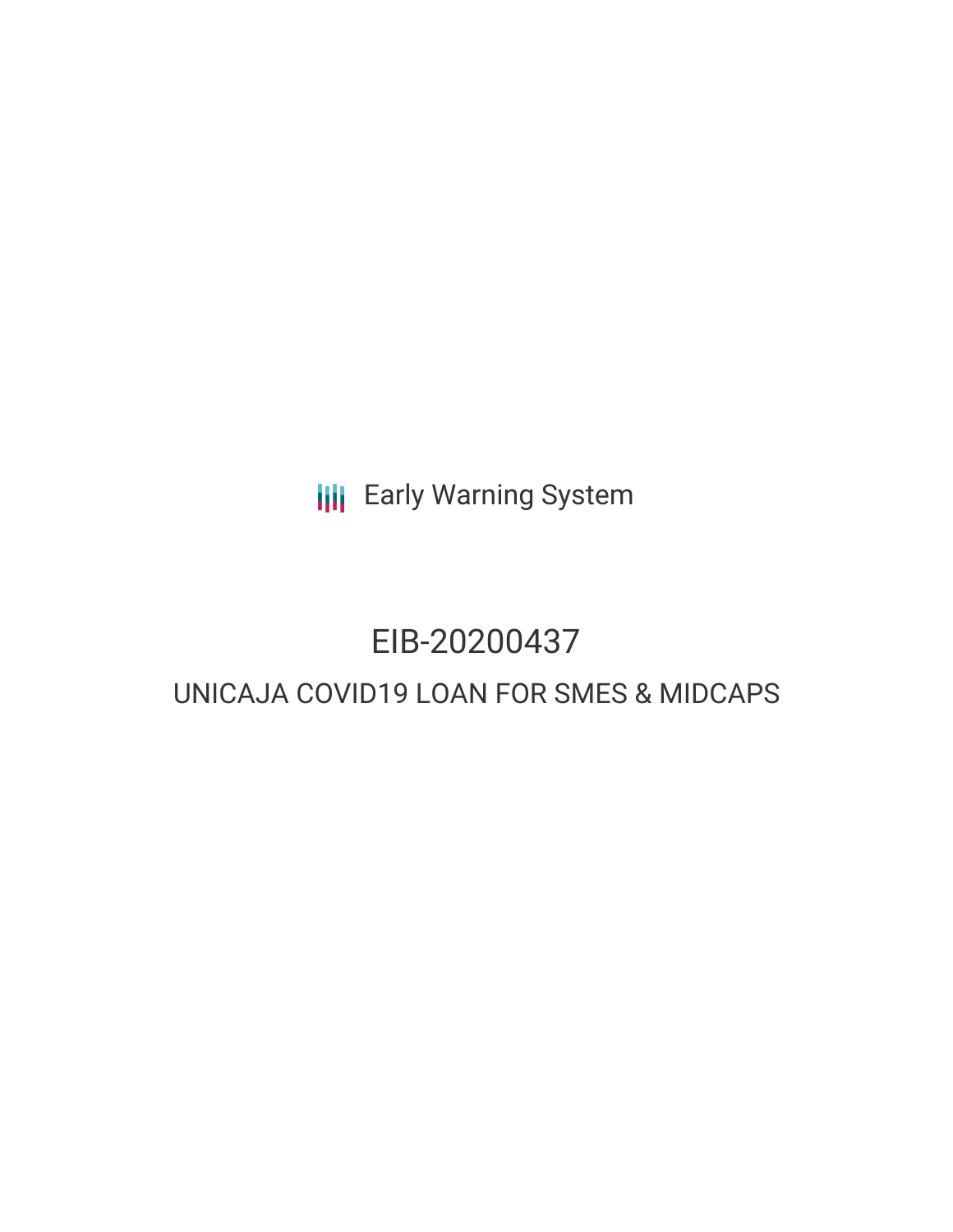

# **Quick Facts**

| <b>Countries</b>               | Spain                          |
|--------------------------------|--------------------------------|
| <b>Financial Institutions</b>  | European Investment Bank (EIB) |
| <b>Status</b>                  | Approved                       |
| <b>Bank Risk Rating</b>        | U                              |
| <b>Voting Date</b>             | 2020-06-22                     |
| <b>Borrower</b>                | UNICAJA BANCO SAU              |
| <b>Sectors</b>                 | Finance                        |
| <b>Investment Type(s)</b>      | Loan                           |
| <b>Investment Amount (USD)</b> | \$225.55 million               |
| <b>Loan Amount (USD)</b>       | \$225.55 million               |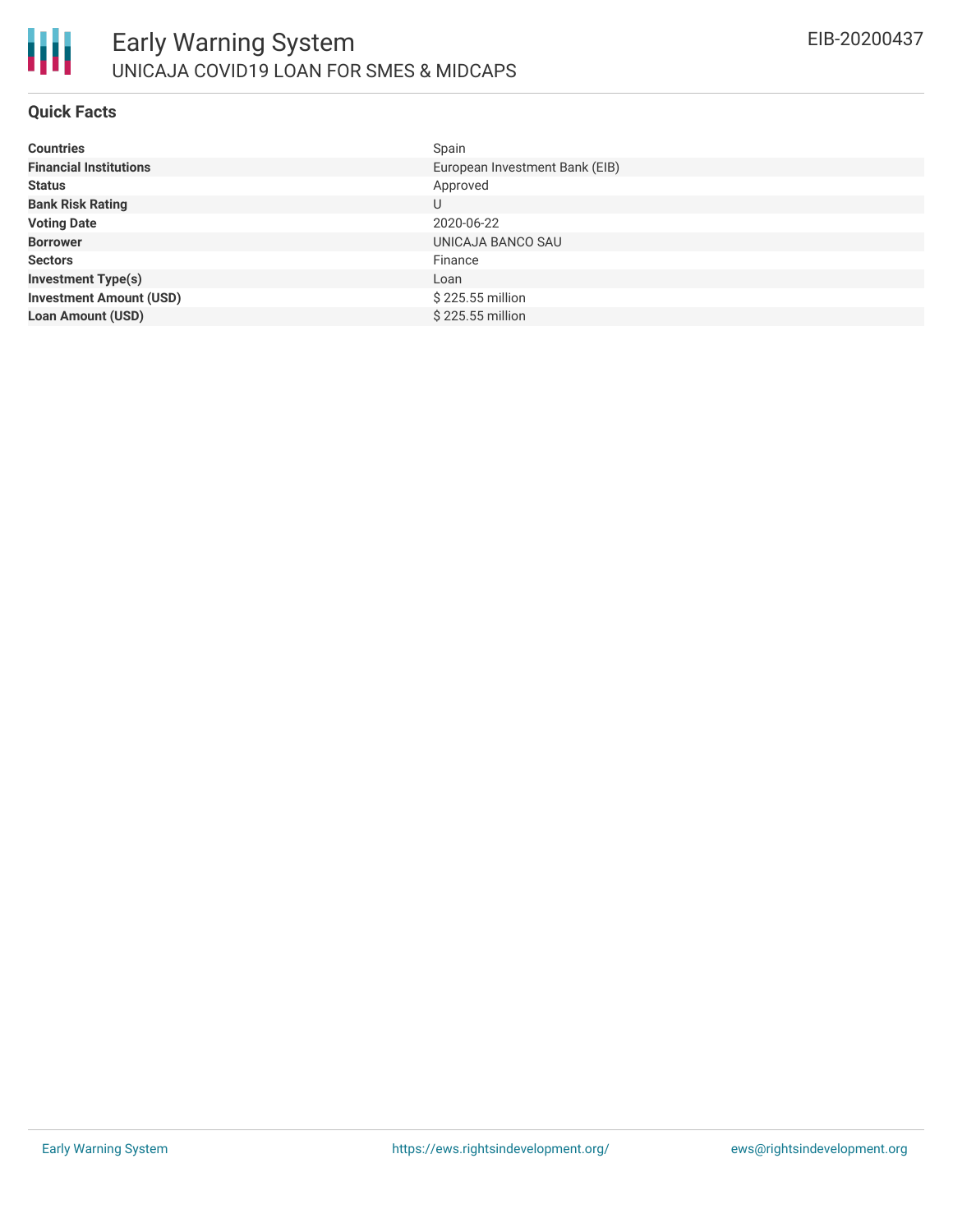

# **Project Description**

The project consists of a multi-beneficiary intermediated loan to provide loans to SMEs and midcaps that have been affected by the Covid-19 pandemic. The parent project is EIB PL Response to COVID19 Crises for SMEs & Midcaps (project number: 20200225).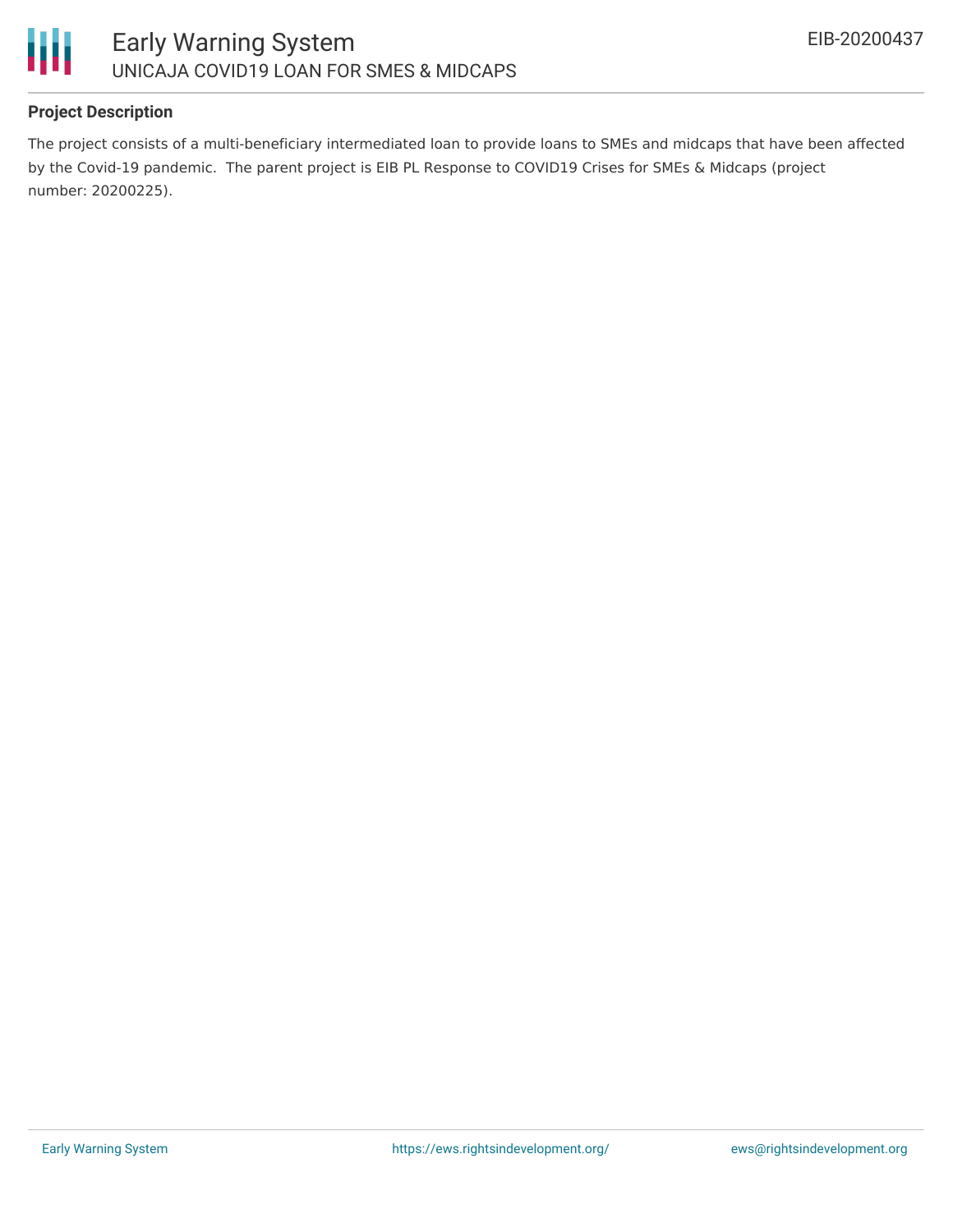#### **Investment Description**

European Investment Bank (EIB)

# **Financial Intermediary**

Financial Intermediary: A commercial bank or financial institution that receives funds from a development bank. A financial intermediary then lends these funds to their clients (private actors) in the form of loans, bonds, guarantees and equity shares. Financial intermediaries include insurance, pension and equity funds. The direct financial relationship is between the development bank and the financial intermediary.

[Unicaja](file:///actor/3002/) Banco Sa (Financial Intermediary)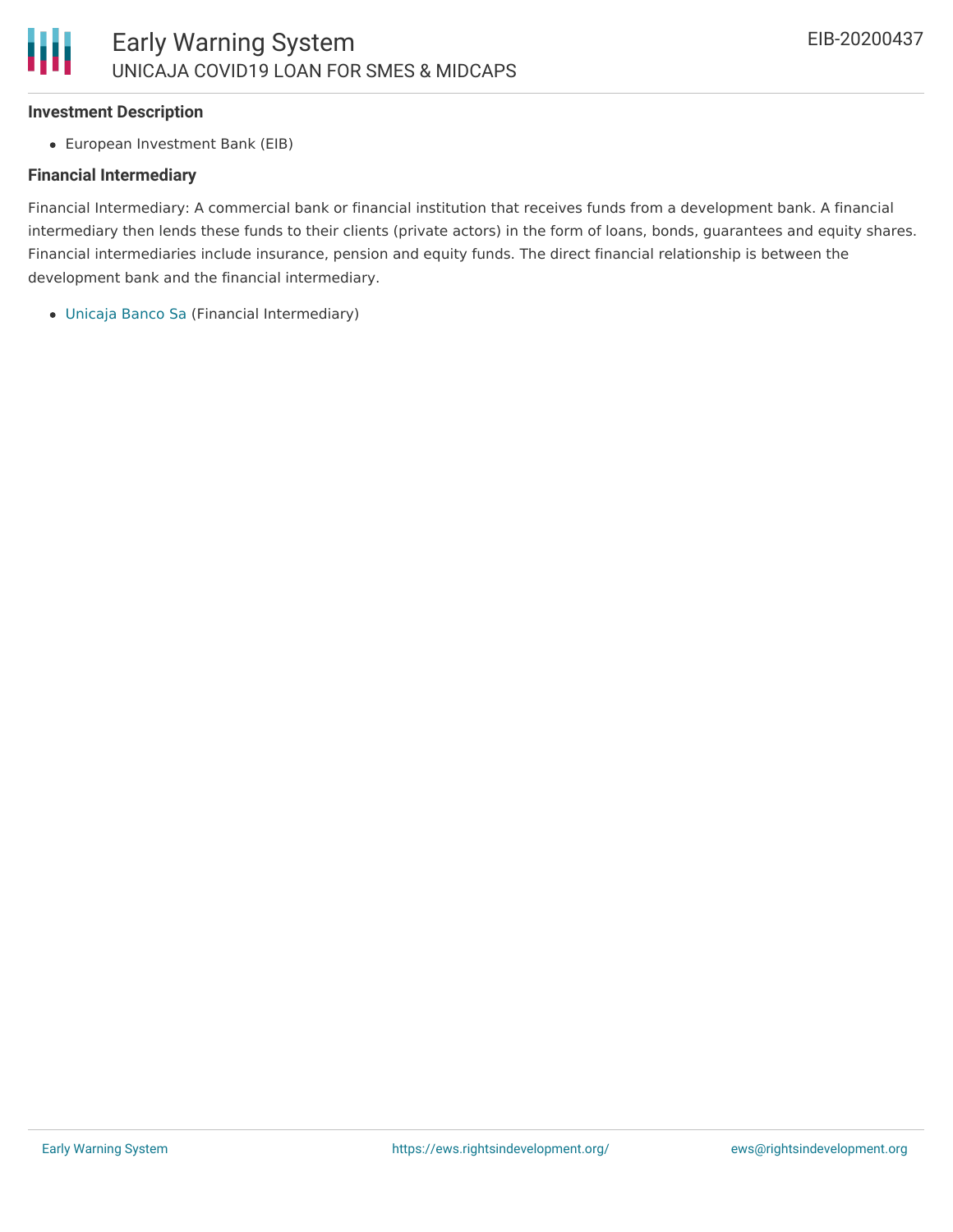# **Contact Information**

\*Project contacts not available at the time of disclosure.\*

# ACCOUNTABILITY MECHANISM OF EIB

The EIB Complaints Mechanism is designed to facilitate and handle complaints against the EIB by individuals, organizations or corporations affected by EIB activities. When exercising the right to lodge a complaint against the EIB, any member of the public has access to a two-tier procedure, one internal - the Complaints Mechanism Office - and one external - the European Ombudsman. A complaint can be lodged via a written communication addressed to the Secretary General of the EIB, via email to the dedicated email address complaints@eib.org, by completing the online complaint form available at the following address: http://www.eib.org/complaints/form, via fax or delivered directly to the EIB Complaints Mechanism Division, any EIB local representation office or any EIB staff. For further details, check:

http://www.eib.org/attachments/strategies/complaints\_mechanism\_policy\_en.pdf

When dissatisfied with a complaint to the EIB Complaints Mechanism, citizens can then turn towards the European Ombudsman. A memorandum of Understanding has been signed between the EIB and the European Ombudsman establishes that citizens (even outside of the EU if the Ombudsman finds their complaint justified) can turn towards the Ombudsman on issues related to 'maladministration' by the EIB. Note that before going to the Ombudsman, an attempt must be made to resolve the case by contacting the EIB. In addition, the complaint must be made within two years of the date when the facts on which your complaint is based became known to you. You can write to the Ombudsman in any of the languages of the European Union. Additional details, including filing requirements and complaint forms, are available at: http://www.ombudsman.europa.eu/atyourservice/interactiveguide.faces